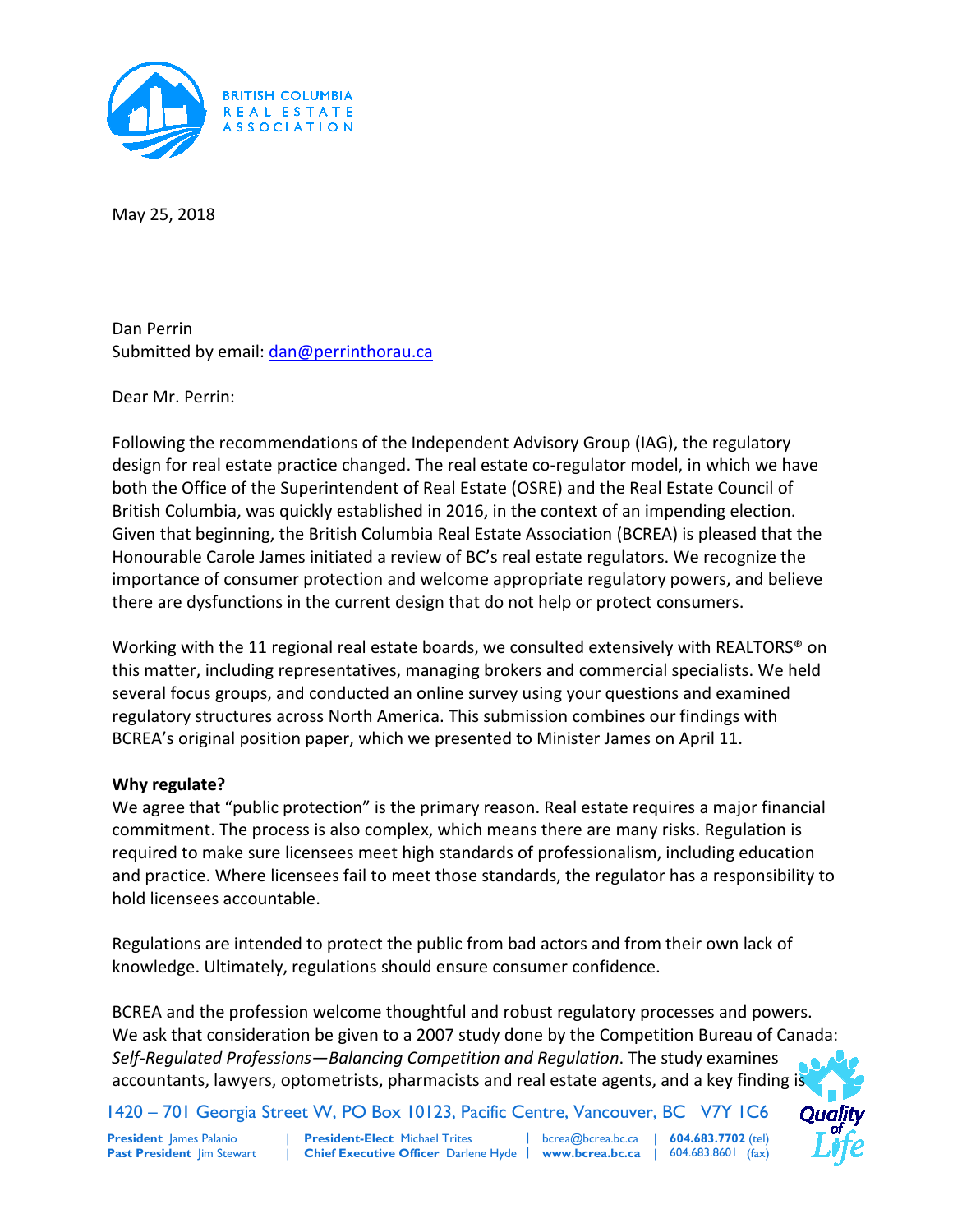Dan Perrin Page 2 May 25, 2018

that increasing regulation and government oversight of industry can, eventually, lead to a negative economic outcome to government, industry and the consumer. There is a balance to be achieved between regulation and economic impact, but this balance is certainly further from a reality when moving from a self-regulated structure to a co-regulated structure.

## **Challenges and opportunities**

The current regulatory structure was established quickly in 2016, and the transition has been difficult and challenging. To create a system that works for consumers and licensees, BCREA describes current challenges as well as opportunities for improvement.

| <b>Challenges</b> |                                                                                                                                                                   | <b>Opportunities</b>                     |
|-------------------|-------------------------------------------------------------------------------------------------------------------------------------------------------------------|------------------------------------------|
|                   | 1. The Council does not have enough real                                                                                                                          | Short term:                              |
|                   | estate expertise involved in its                                                                                                                                  | The Real Estate Services Act provides    |
|                   | governance. Currently, the Council                                                                                                                                | for a total of 16 Council members, so    |
|                   | consists of 12 members, and only two are                                                                                                                          | there is an immediate opportunity to     |
|                   | licensees, even though the 2016 IAG                                                                                                                               | add more licensees to expand the         |
|                   | recommendations did allow for additional                                                                                                                          | Council's knowledge base by              |
|                   | industry representatives.                                                                                                                                         | appointing more real estate              |
|                   |                                                                                                                                                                   | practitioners. This will ensure that the |
|                   | Other regulatory governing boards, such                                                                                                                           | implementation of Rules has a solid      |
|                   | as the Insurance Council of BC and the                                                                                                                            | foundation in the reality of real estate |
|                   | Motor Vehicle Sales Authority, have a                                                                                                                             | practice, and is practical and workable  |
|                   | better balance of industry representatives                                                                                                                        | for consumers and licensees.             |
|                   | and public lay members than the Council.                                                                                                                          |                                          |
|                   | The same is true of real estate regulators                                                                                                                        | Medium and long term:                    |
|                   | in the United States and other Canadian                                                                                                                           | As the terms of current Council          |
|                   | jurisdictions (please see the enclosure for                                                                                                                       | members expire, ensure that 50 per       |
|                   | more information).                                                                                                                                                | cent of Council members are              |
|                   |                                                                                                                                                                   | licensees, with appropriate              |
|                   | Practitioners are essential to sound                                                                                                                              | geographic and practice areas            |
|                   | decision making, because they                                                                                                                                     | represented.                             |
|                   | understand the sector being regulated. A                                                                                                                          |                                          |
|                   | prime example of how the current system                                                                                                                           |                                          |
|                   | does not work is the ban on limited dual                                                                                                                          |                                          |
|                   |                                                                                                                                                                   |                                          |
|                   |                                                                                                                                                                   |                                          |
|                   |                                                                                                                                                                   |                                          |
|                   | agency, which takes effect on June 15.<br>Licensees know that different areas of the<br>province and different areas of practice<br>have varying needs. With more |                                          |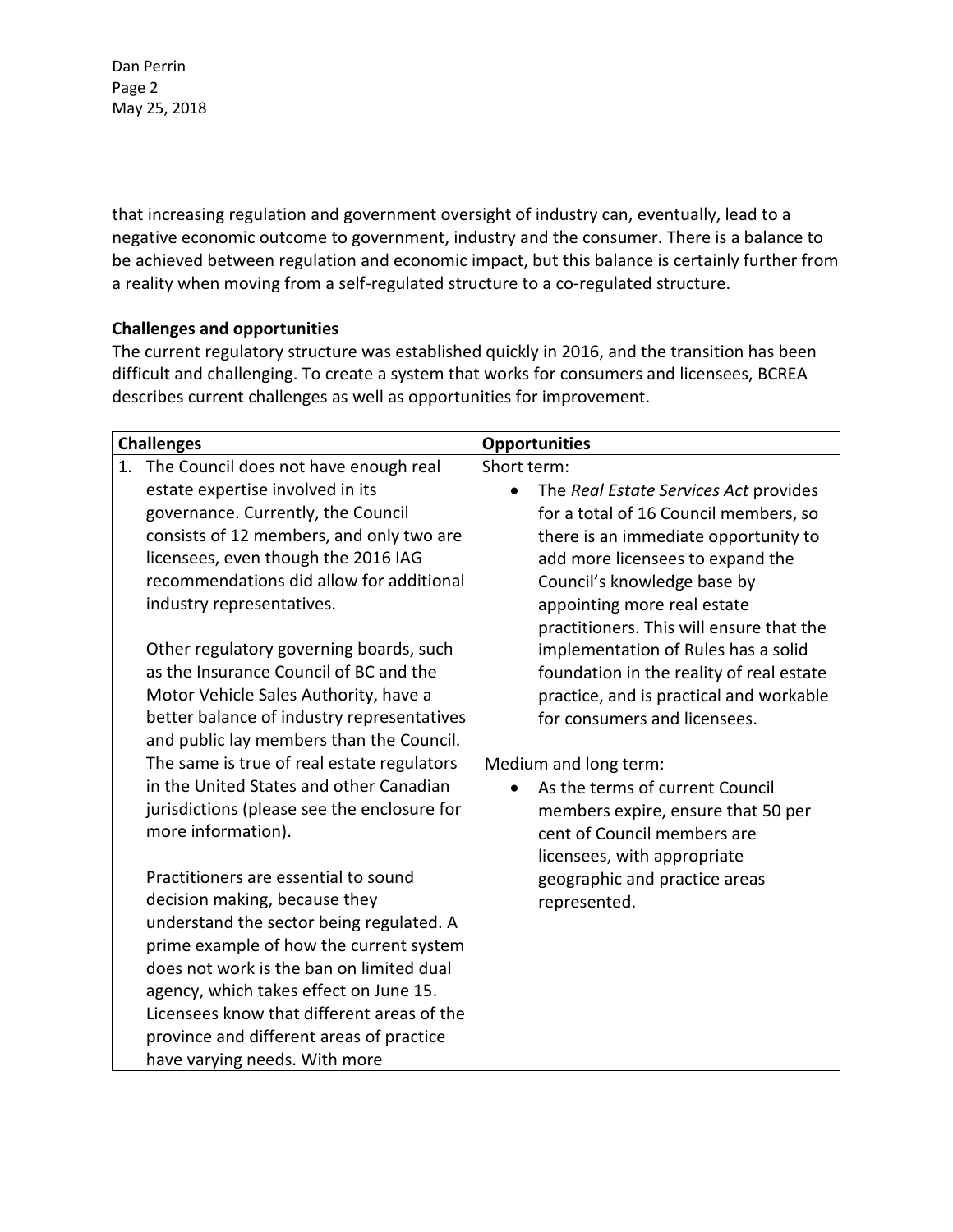Dan Perrin Page 3 May 25, 2018

| <b>Challenges</b>                                                                                                                                                                                                                                                                                                                                 | <b>Opportunities</b>                                                                                                                                                                                                                    |
|---------------------------------------------------------------------------------------------------------------------------------------------------------------------------------------------------------------------------------------------------------------------------------------------------------------------------------------------------|-----------------------------------------------------------------------------------------------------------------------------------------------------------------------------------------------------------------------------------------|
| practitioners making decisions, we might<br>have ended up with at least one workable<br>exemption-unfortunately, we have<br>none.<br>The roles of OSRE and the Council are<br>2.                                                                                                                                                                  | Short term:                                                                                                                                                                                                                             |
| unclear, resulting in no unity of<br>command. This unique model appears to<br>be misaligned, as illustrated by the<br>ongoing legal dispute between them.<br>Consumers and licensees deserve a<br>degree of certainty and predictability in<br>the regulatory regime, rather than co-<br>regulators that need to seek clarity from<br>the courts. | In consultation with consumers and<br>licensees, clearly define the role of<br>each organization, to avoid legal and<br>jurisdictional disputes.<br>Describe and publish clear<br>accountability measures for OSRE and<br>the Council.  |
|                                                                                                                                                                                                                                                                                                                                                   | Medium term:<br>Over the course of 18 months,<br>deliberately and transparently<br>evaluate the regulatory system to<br>determine its effectiveness. Such an<br>evaluation should include consultation<br>with licensees and consumers. |
|                                                                                                                                                                                                                                                                                                                                                   | Long term:<br>Work with consumers and licensees to<br>examine options for a single regulator<br>system. This is the norm across North<br>America, because it is straightforward<br>and effective.                                       |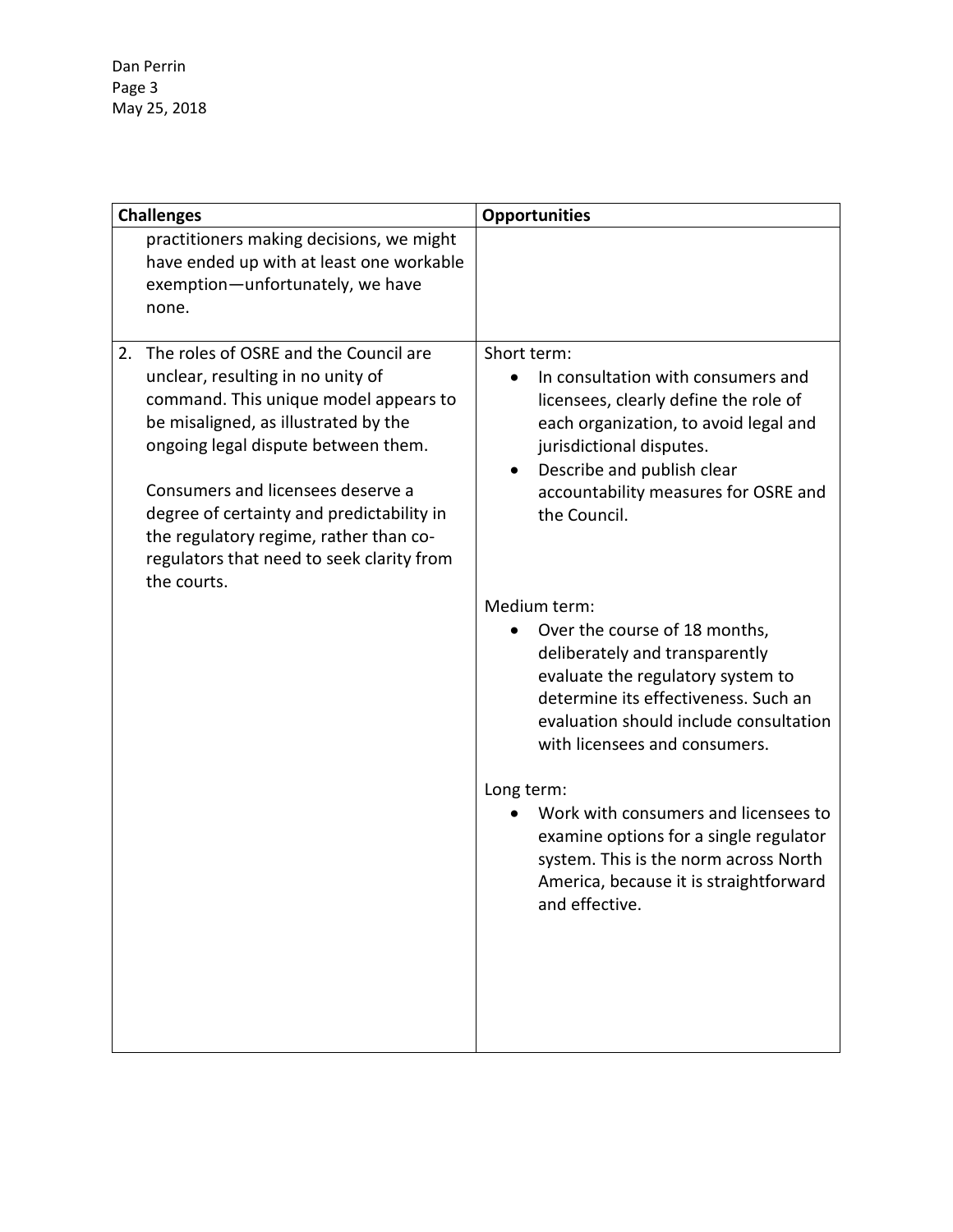Dan Perrin Page 4 May 25, 2018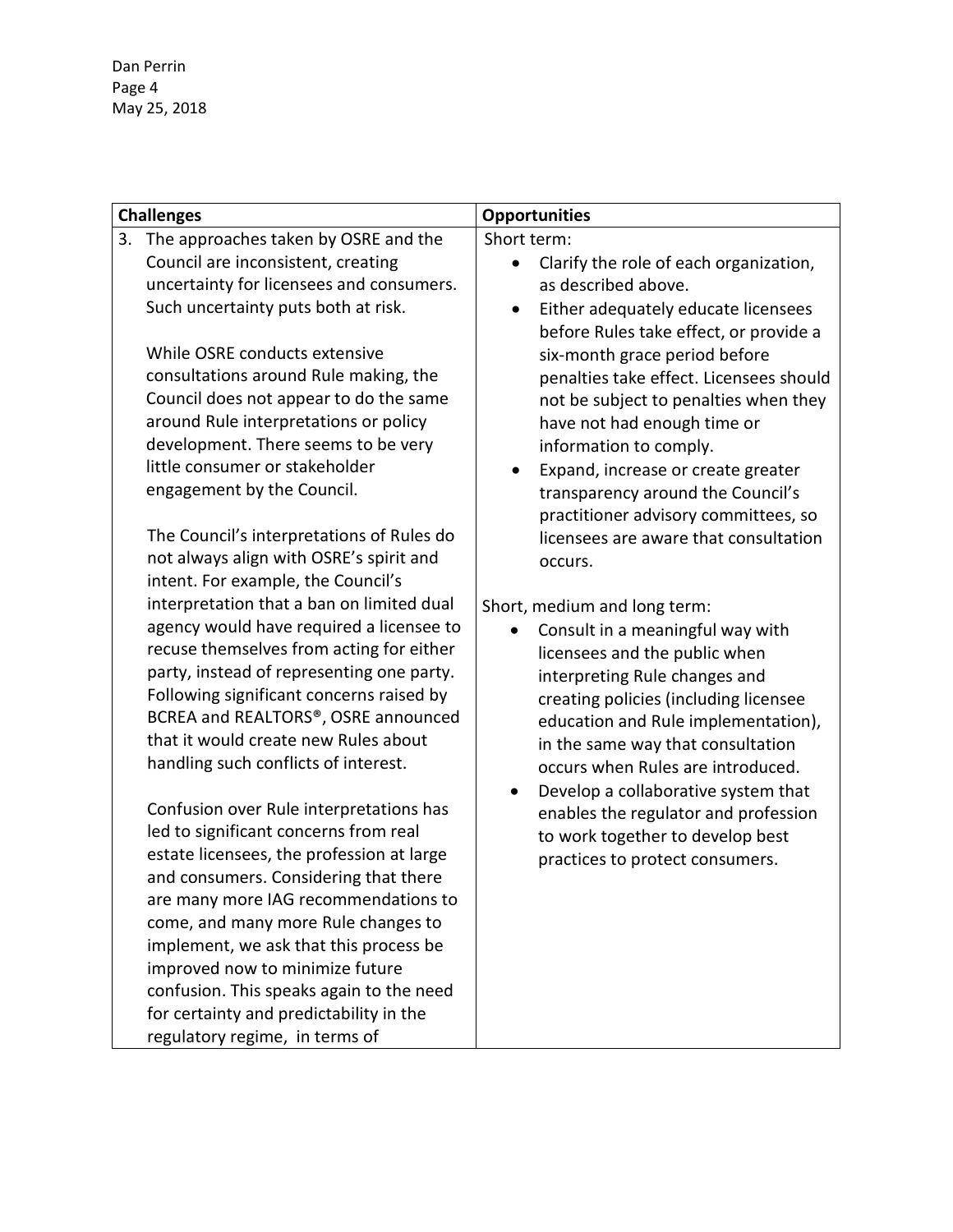Dan Perrin Page 5 May 25, 2018

| <b>Challenges</b> |                                                                                    | <b>Opportunities</b>                                               |
|-------------------|------------------------------------------------------------------------------------|--------------------------------------------------------------------|
|                   | administrative fairness and natural                                                |                                                                    |
|                   | justice.                                                                           |                                                                    |
|                   |                                                                                    |                                                                    |
| 4.                | Broad regulatory functions are being                                               | Short term:                                                        |
|                   | carried out in ways that do not inspire<br>confidence.                             | Delay the June 15 implementation                                   |
|                   |                                                                                    | date to allow licensees to be                                      |
|                   |                                                                                    | educated, managing brokers to                                      |
|                   | Significant Rule changes are being made<br>without adequate evidence or education, | establish policies and consumers to                                |
|                   | and on seemingly arbitrary, deadline-                                              | be informed. If this delay does not                                |
|                   | driven schedules. Changes that take effect                                         | occur, then implement the penalty<br>grace period described above. |
|                   | on June 15, 2018 introduce considerable                                            | Inform consumers of the Rule                                       |
|                   | complexity. Unfortunately, licensees and                                           | changes that take effect June 15,                                  |
|                   | consumers have not been given enough                                               | 2018. Part of this effort could include                            |
|                   | time to prepare.                                                                   | providing licensees with concise                                   |
|                   |                                                                                    | information to pass on to consumers.                               |
|                   | Rule changes, which impact both                                                    | Examine the needs of commercial                                    |
|                   | residential and commercial transactions,                                           | practitioners and consumers to                                     |
|                   | are largely based on the IAG                                                       | determine whether Rule changes                                     |
|                   | recommendations. The IAG report clearly                                            | should apply to them. Such an                                      |
|                   | states that the work of the group focused                                          | examination may include the question                               |
|                   | on residential real estate practice. No                                            | of whether a separate licensing                                    |
|                   | rationale for disrupting commercial                                                | category for commercial should be                                  |
|                   | practice has been presented.                                                       | established.                                                       |
|                   |                                                                                    | Immediately implement stronger                                     |
|                   | Although only a small fraction of licensees                                        | penalties for repeat offenders. For                                |
|                   | is involved in the disturbing infractions                                          | first offenders, focus on correcting                               |
|                   | reported in the media, all licensees are                                           | poor performance more than on                                      |
|                   | labeled negatively and treated the same                                            | punishment.                                                        |
|                   | way.                                                                               |                                                                    |
|                   |                                                                                    | Short, medium and long term:                                       |
|                   |                                                                                    | Take a change management approach                                  |
|                   |                                                                                    | to Rule making and implementation,                                 |
|                   |                                                                                    | to make sure consumers and                                         |
|                   |                                                                                    | licensees are aware of and                                         |
|                   |                                                                                    | understand the changes.                                            |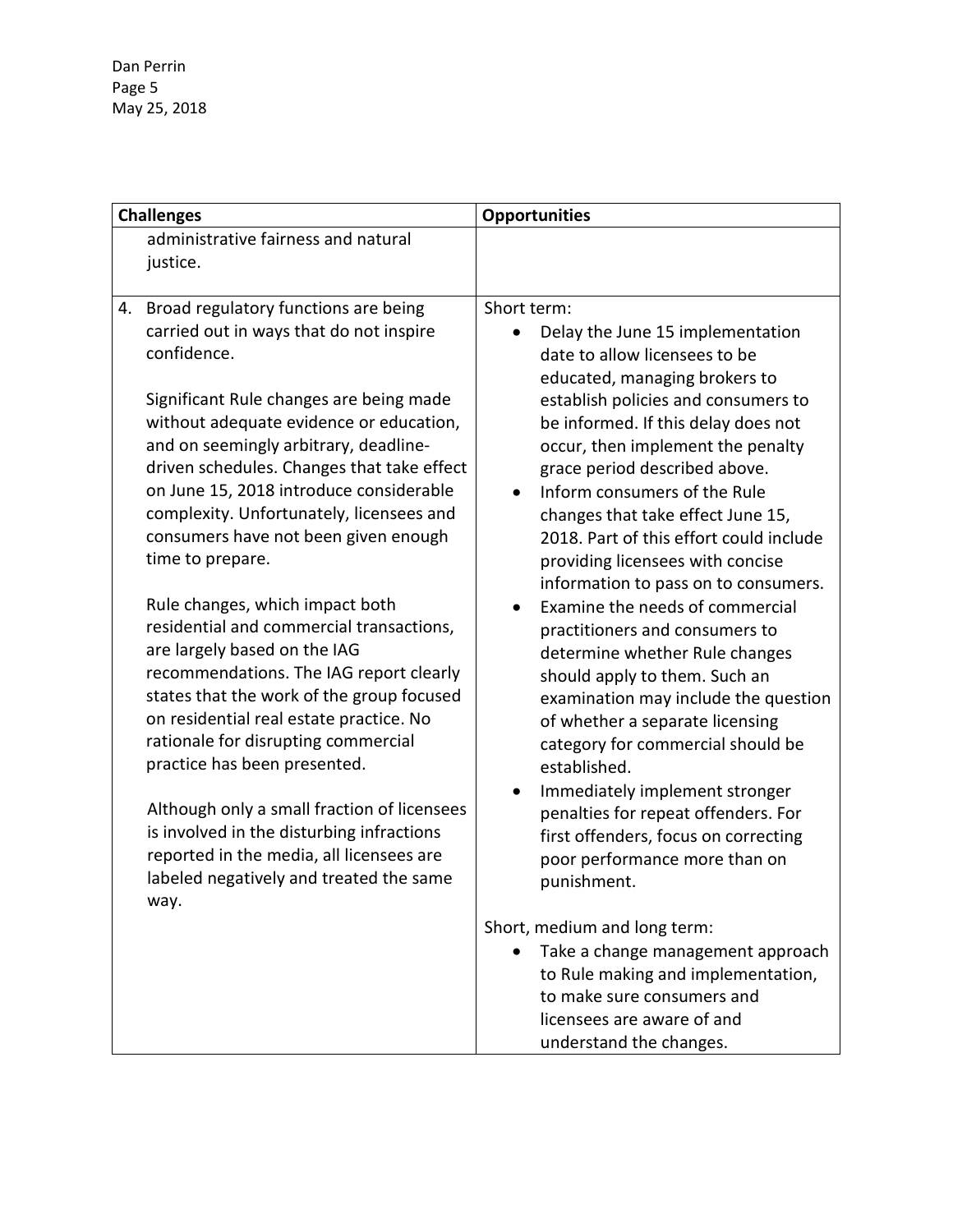| <b>Challenges</b> | <b>Opportunities</b>                                                                                                                                                                                                                                                                                            |
|-------------------|-----------------------------------------------------------------------------------------------------------------------------------------------------------------------------------------------------------------------------------------------------------------------------------------------------------------|
|                   | Before Rule changes are introduced,<br>$\bullet$<br>fully examine and provide evidence of<br>the need for changes.<br>Develop a comprehensive, sustained<br>$\bullet$<br>approach to consult and<br>communicate with consumers.<br>Work to ensure consumer confidence<br>$\bullet$<br>in real estate licensees. |
|                   | Medium and long term:<br>Devote resources to speed up the<br>$\bullet$<br>Council's complaints and discipline<br>process.                                                                                                                                                                                       |

## **Interprovincial considerations**

The New West Partnership Trade Agreement (NWPTA), an accord between the governments of British Columbia, Alberta, Saskatchewan and Manitoba, creates Canada's largest barrier-free, interprovincial market. This agreement builds on the Trade, Investment and Labour Mobility Agreement (TILMA) between BC and Alberta. The NWPTA came into effect July 1, 2010 and has been fully implemented since July 1, 2013.

This accord should remain a reference point for all proposed legislative and regulatory changes. It seems that BC's current co-regulator model may fall short of some provisions in the NWPTA, including the expectation that each province will "Treat businesses, investors and workers of the other three provinces at least as favourably as they treat their own or those of another jurisdiction" and "Mutually recognize or otherwise reconcile unnecessary differences in their standards and regulations."

Consumer protection and licensee professionalism are objectives BCREA shares with OSRE, the Council and the government. To move to a functional regulatory system, we strongly believe that meaningful engagement is necessary. If BCREA can assist in any way, please contact me directly [\(ccaldwell@bcrea.bc.ca;](mailto:ccaldwell@bcrea.bc.ca) 604.677.9341).

BCREA is the professional association for more than 23,000 REALTORS® in BC, focusing on provincial issues that impact real estate. Working with the province's 11 real estate boards,